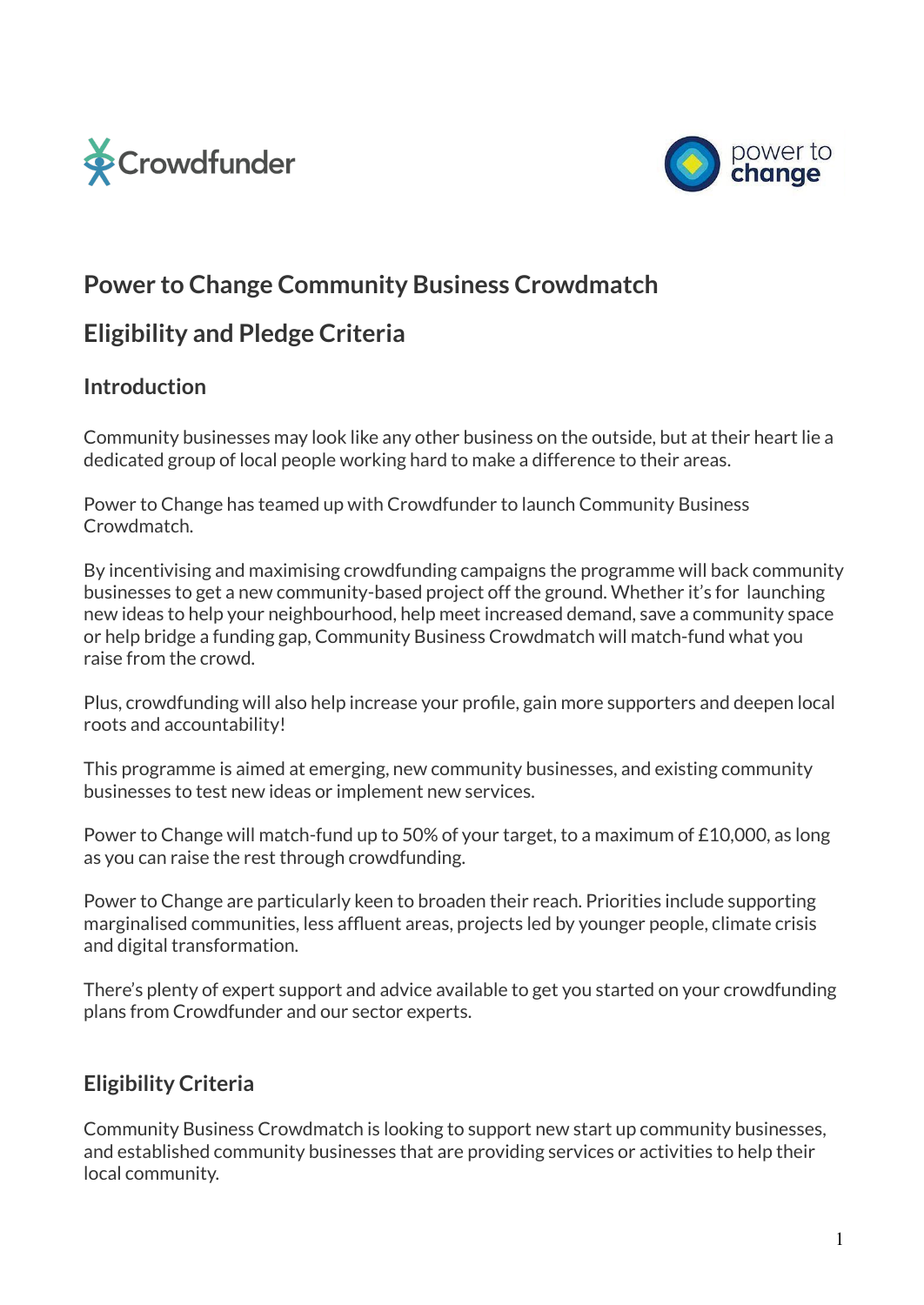Eligible organisations:

- 1. Must demonstrate they are (or will be) a community business which has the following features:
	- a. [Locally](https://www.youtube.com/watch?v=n4YCrf4_QUU&t=10s) rooted you are rooted in a particular geographical place and respond to its needs. For example, that could be high levels of urban deprivation or rural isolation
	- b. [Accountable](https://www.youtube.com/watch?v=BZbN1bNYOs8&t=24s) to the local community you are accountable to local people, for example through a community share offer that creates members who have a voice in the business's direction.
	- c. Trading for benefit of local [community](https://www.youtube.com/watch?v=TtEjjLuh5b8) you are trading. Your income comes from things like renting out space in your buildings, trading as a café or shop, selling produce you grow, generating energy or selling service[s](https://www.youtube.com/watch?v=TtEjjLuh5b8)
	- d. Broad [community](https://www.youtube.com/watch?v=BQdcOEbKSeI&t=12s) impact you are responsive to and engage with a variety of different groups in your community and deliver impact against a range of different community needs. You may have a specific focus on a disadvantaged group, for example, communities experiencing racial inequity, where this fits into the context of you also supporting the local community more widely. Their services and products should respond to community needs..
- 2. Must demonstrate that the community business has [charitable](http://www.gov.uk/government/publications/charitable-purposes/charitable-purposes) purposes at the heart of what it does. Charitable purposes can include:
	- the prevention or relief of poverty;
	- the advancement of education;
	- the advancement of health or the saving of lives;
	- the advancement of citizenship or community development;
	- the advancement of the arts, culture, heritage or science;
	- the advancement of environmental protection or improvement;
	- the relief of those in need because of youth, age, ill-health, disability, financial hardship or other disadvantage;
	- the relief of unemployment;
	- the promotion of urban and rural regeneration;
	- the promotion of social inclusion.
- 3. Must demonstrate that the community business has at least one of the following impacts on the community:
	- a. Reduce social isolation
	- b. Improve health and wellbeing
	- c. Increase employability
	- d. Create better access to basic services
	- e. Improve local environment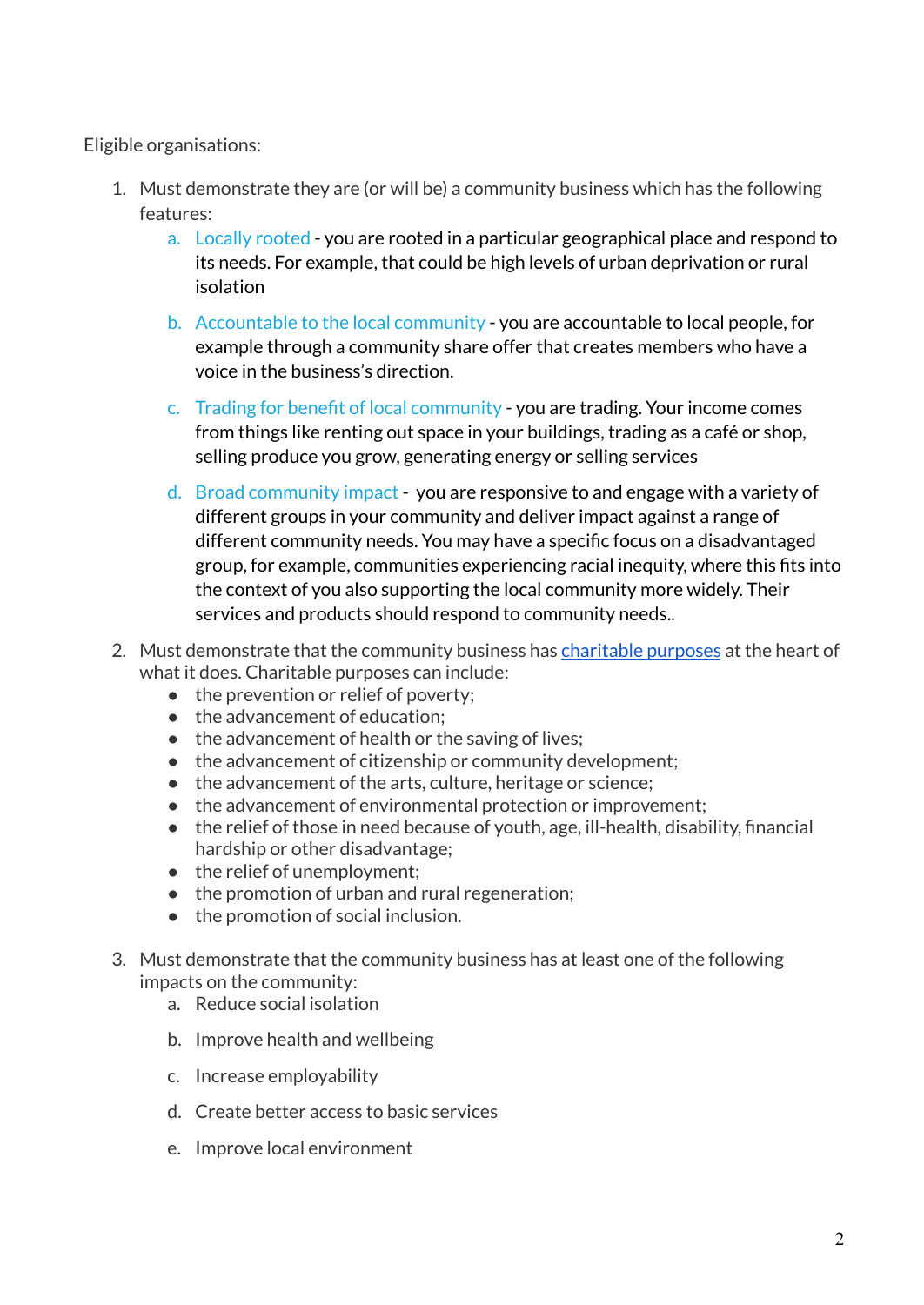- f. Enable greater community cohesion
- g. Foster greater community pride and empowerment
- 4. Must demonstrate how the funding will support the community business to start up or to become more sustainable.
- 5. Will have at least 3 unrelated local individuals on the management committee/board of trustees and no 'Persons with Significant Control' (i.e. no individuals with the power to over-ride management committee/board of trustees) – see https:// www.gov.uk/guidance/people-with-significant-control-pscs for further information. The fund will also not support sole traders or individuals wanting to set up a business.
- 6. Must have a bank account in the name of the recipient organisation which requires at least 2 signatures at the time of applying.
- 7. Must be incorporated as one of the following, or have solid plans to incorporate within three months of application - Charitable Incorporated Organisation; Community Benefit Society; Co-operative Society; Company Limited by Guarantee; Community Interest Company Limited by Guarantee; Community Interest Company Limited by

### **Priorifiesses.**

In considering applications Power to Change will give priority to projects that are in the most deprived communities to ensure that our match funding reaches those most in need. This will be organisations that do one or both of the following:

- 1. Work in areas experiencing social and economic deprivation, including rural communities
- 2. Work with one or more of the following groups as a main focus:
	- a. Projects from less affluent areas, defined as IMD 1-3 [\(Check your IMD here](https://www.fscbiodiversity.uk/imd/))
	- b. led by and supporting marginalised communities to reduce inequality
	- c. projects led by younger people (defined here as under 34)
	- d. projects focused on tackling the climate crisis
	- e. projects harnessing digital transformation and new technology to help their community

The fund generally aims to support organisations with a turnover of less than £1M, however applications from larger organisations will be considered if they have significant local impact.

## **Pledge Criteria**

Approved organisations will be offered match funding of up to 50% towards their initial crowdfunding target, up to a maximum of £10,000. This offer will be valid for 4 weeks after the date of notification, if the organisation does not launch their crowdfunding campaign within 4 weeks of notification the offer will be rescinded.